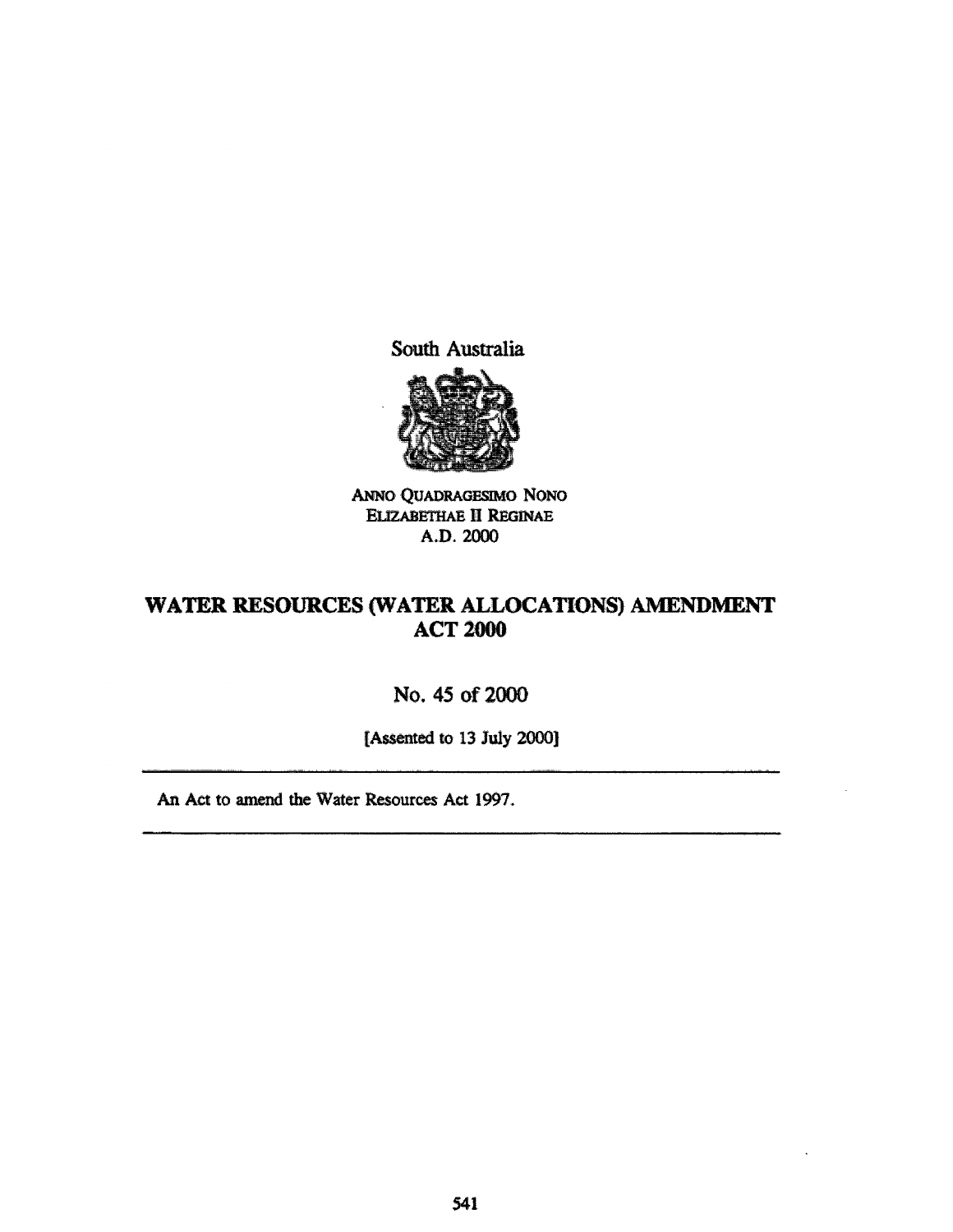# **SUMMARY OF PROVISIONS**

| 1.  | Short title                                                               |
|-----|---------------------------------------------------------------------------|
| 2.  | Amendment of s. 3-Interpretation                                          |
| 3.  | Amendment of s. 29—Licences                                               |
| 4.  | Amendment of s. 33—Method of fixing water (taking) allocations            |
| 5.  | Amendment of s. 34—Allocation of water                                    |
| 6.  | Insertion of s. 35A and 35B                                               |
|     | 35A. Water (holding) allocations                                          |
|     | Precedence to landowners in the allocation of water<br>35B.               |
| 7.  | Amendment of s. 36-Allocation on declaration of prescribed water resource |
| 8.  | Amendment of s. 37—Reduction of water allocations                         |
| 9.  | Amendment of s. 120-Interpretation                                        |
| 10. | Amendment of s. 122-Declaration of levies by the Minister                 |
| 11. | Amendment of s. 138—Imposition of levy by constituent councils            |
| 12. | Insertion of s. 159                                                       |
|     | Review of Act by Minister<br>159.                                         |
|     |                                                                           |

 $\bar{r}$ 

 $\hat{\mathcal{A}}$ 

 $\sim$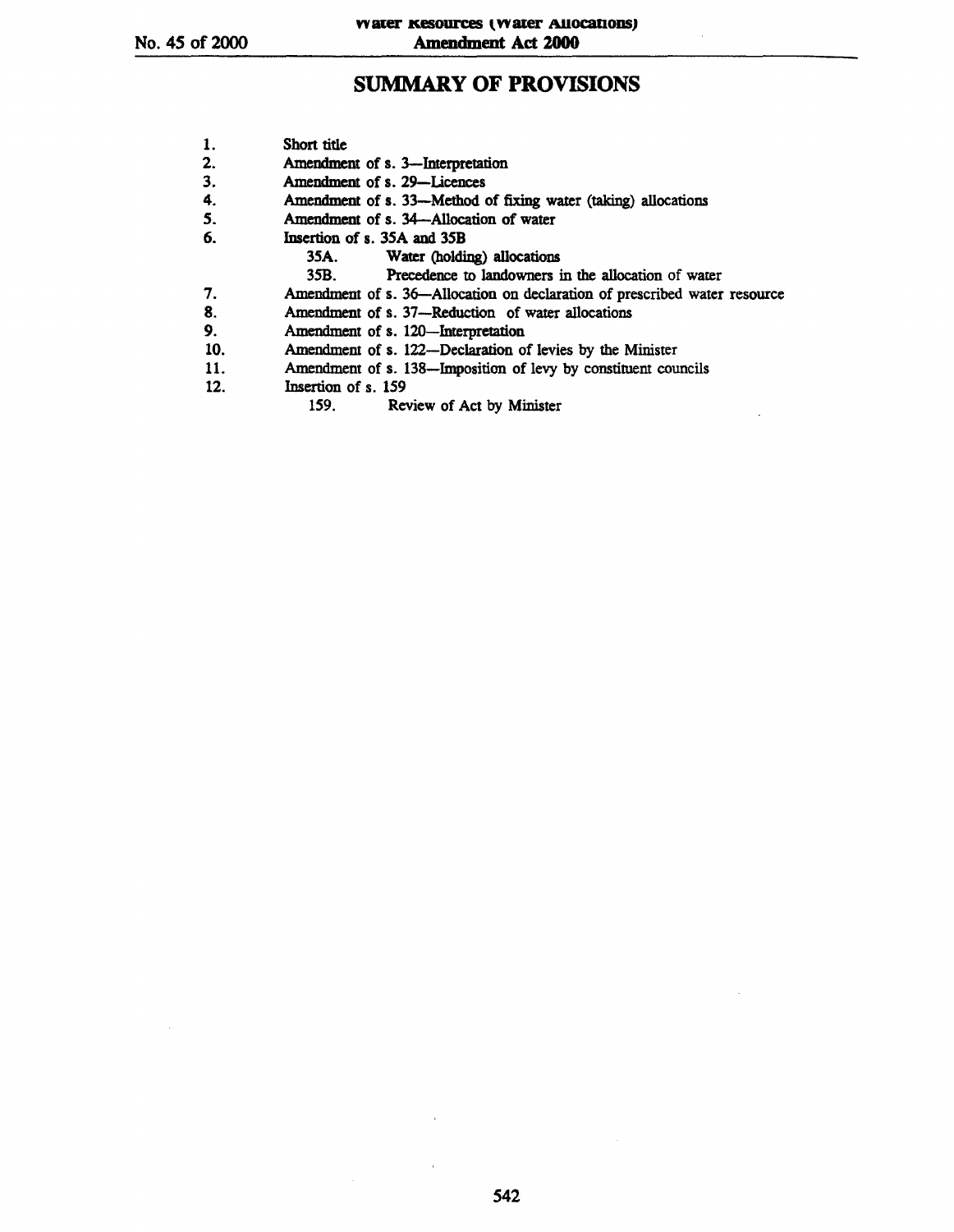## The Parliament of South Australia enacts as follows:

# Short title

1. (1) This Act may be cited as the *Water Resources (Water Allocations) Amendment Act*  2000.

(2) The *Water Resources Act* 1997 is referred to in this Act as "the principal Act".

### Amendment of s. 3—Interpretation

2. Section 3 of the principal Act is amended-

(a) by striking out the definition of "water allocation" from subsection (1) and substituting the following definition:

## "water allocation"-

- (a) in respect of a water licence means the water (taking) allocation or the water (holding) allocation endorsed on the licence;
- (b) in respect of water taken pursuant to an authorisation under section 11 means the  $maximum$  quantity of water that can be taken and used pursuant to the authorisation;;
- (b) by inserting the following definition after the definition of "watercourse" in subsection (1):

"water (holding) allocation" in respect of a water licence means the quantity of water that the licensee is entitled to request that the Minister convert to a water (taking) allocation under Part 5 Division 2;;

(c) by inserting the following definition after the definition of "water resource" in subsection (1):

"water (taking) allocation" in respect of a water licence means the quantity of water that the licensee is entitled to take and use pursuant to the licence;;

(d) by inserting the following subsection after subsection (3):

(3a) The conversion of the whole or a part of a water (holding) allocation to a water (taking) allocation under section 35A will be taken for the purposes of this Act to be the allocation by the Minister of the quantity of water concerned as a water (taking) allocation endorsed on the relevant water licence.

## Amendment of s. 29-Licences

3. Section 29 of the principal Act is amended-

(a) by striking out subsection (1) and substituting the following subsection:

(1) A water licence granted by the Minister under this Part-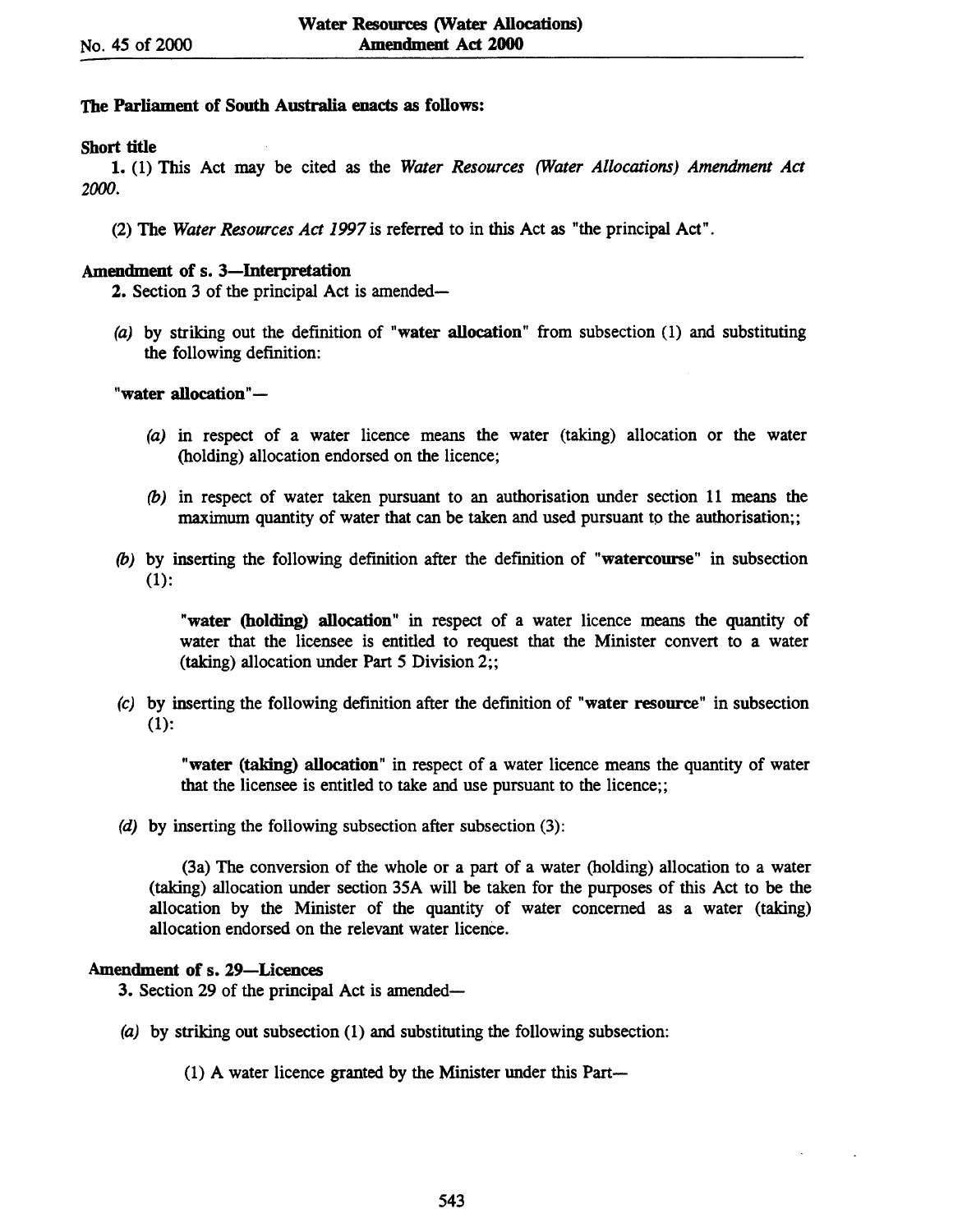- (a) will, if the licence is endorsed with a water (taking) allocation, authorise the holder of the licence to take water from the prescribed watercourse, lake or well or to take surface water from the surface water prescribed area specified in the licence;
- *(b)*  will not, if the licence is endorsed with a water (holding) allocation but not a water (taking) allocation, authorise the taking of water but will enable the holder of the licence to make a request to the Minister to convert the allocation to a water (taking) allocation under section 35A.;
- (b) by inserting the following paragraph after paragraph  $(a)$  of subsection (4):
	- (ab) must, in the case of a licence endorsed with a water (taking) allocation, specify the part or parts of the resource from which the water may be taken;

#### Amendment of s. 33—Method of fixing water (taking) allocations

4. Section 33 of the principal Act is amended by striking out "A water allocation" and substituting "A water (taking) allocation".

#### Amendment of s. 34-Allocation of water

5. Section 34 of the principal Act is amended by striking out subsection (1) and substituting the following subsection:

(1) The water allocation, or a component of the water allocation, of a licence may be obtained-

- (a) from the Minister; or
- *(b)* from the holder of another licence; or
- (c) in the case of a water (taking) allocation, on conversion under section 35A of a water (holding) allocation or part of such an allocation.

#### Insertion of s. 35A and 35B

6. The following sections are inserted after section 35 of the principal Act:

#### Water (holding) allocations

35A. (1) If a water allocation plan provides for the endorsement of water (holding) allocations on water licences granted in relation to the plan's water resource, the Minister may endorse such allocations on water licences granted in relation to the resource.

(2) The purpose of a water (holding) allocation is to preserve the right (subject to this Act) of the holder of the licence to obtain a water (taking) allocation in respect of the quantity of water allocated by the water (holding) allocation.

(3) The quantity of water allocated from a water resource by a water (holding) allocation is reserved for the time when the water (holding) allocation is converted to a water (taking) allocation under subsection (7) and must not be allocated to any other licence or to any other purpose.

(4) Subsection (3) does not prevent a water (holding) allocation from being transferred to another licence.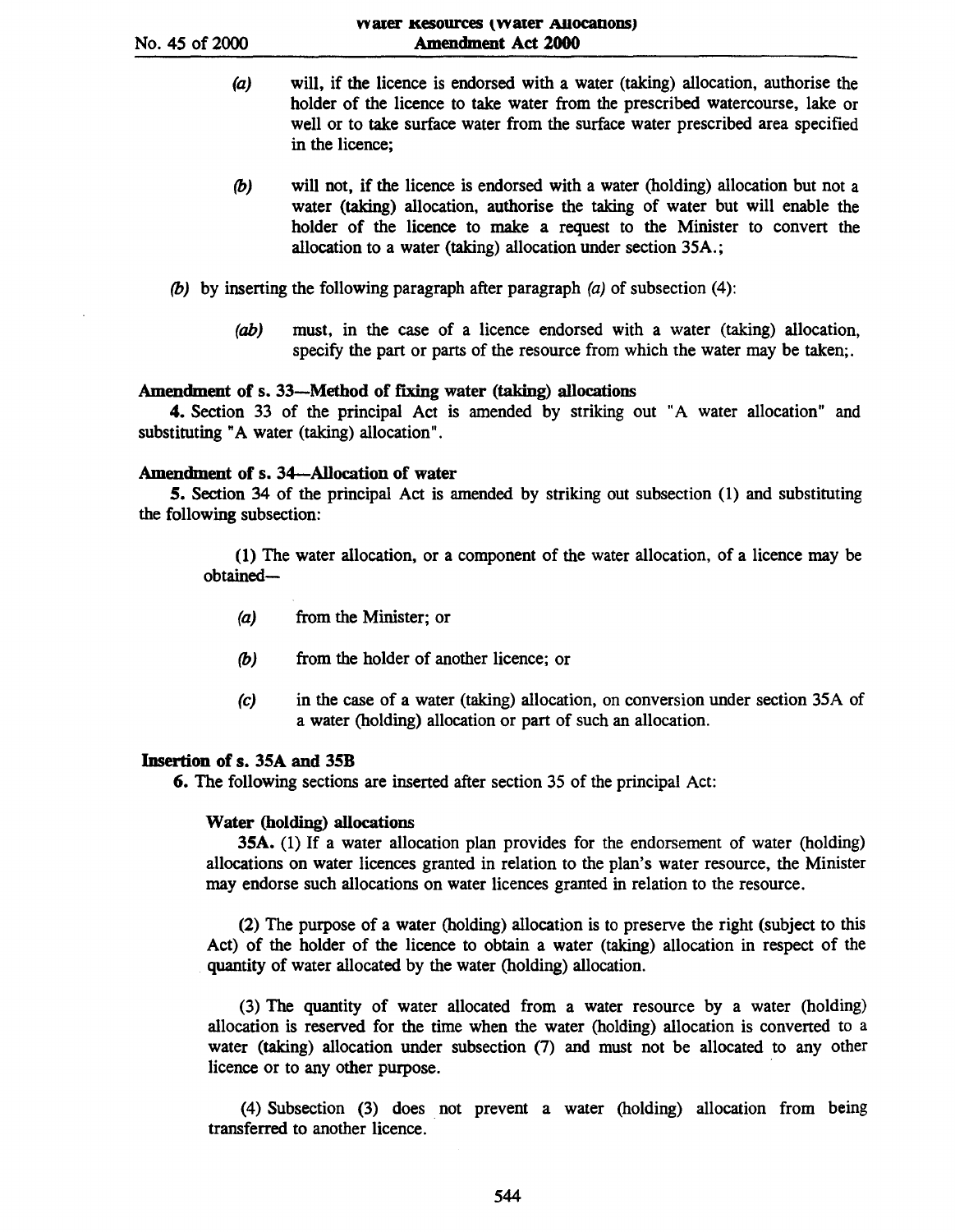(5) A water (holding) allocation may be the only allocation endorsed on a water licence or may be one of a number of components of the water allocation of the licence.

(6) When applying for a water allocation to be endorsed on a new licence or an existing licence (whether on allocation of the water by the Minister or on transfer from another licence), the applicant may request that the allocation be endorsed as a water (holding) allocation if the relevant water allocation plan provides for such allocations.

(7) At any time after the endorsement of a water (holding) allocation, the holder for the time being of the licence on which the allocation is for the time being endorsed may request that the Minister convert the whole or a part of the water (holding) allocation to a water (taking) allocation.

(8) The Minister must determine a request under subsection (7) as though it were an application for the endorsement of a water (taking) allocation and must determine the request on the basis of this Act and the relevant water allocation plan at the time of the request.

(9) Depending on the water allocation plan and the other factors to be considered at that time, the Minister may determine that the quantity of the water (taking) allocation will be less than the quantity of the water (holding) allocation, or that part of it, that is converted to the water (taking) allocation.

(10) If the water (holding) allocation was endorsed on the licence subject to a condition restricting the part of the water resource from which water could be taken (pursuant to a subsequent water (taking) allocation), a water (taking) allocation endorsed on the licence on conversion of the whole or part of the water (holding) allocation cannot authorise the taking of water outside that part of the resource.

#### Precedence to landowners in the allocation of water

35B. (1) The purpose of this section is to enable a water allocation plan to give precedence for a limited period to applications for the allocation of available water from the plan's water resource by the owners of land identified in the plan.

(2) Where unallocated water is available for allocation in a water resource, the water allocation plan for the resource may provide that an owner of land identified in the plan may apply to the Minister for the endorsement on a new or existing licence of a water (taking) allocation or a water (holding) allocation.

 $(3)$  The plan must specify-

- (a) the quantity of water, or the means of determining the quantity of water, for which each owner of land can apply under this section; and
- (b) the period during which applications under this section will take precedence over applications for the allocation of water that are not made under this section.

(4) The only right given by this section is the right to have an application for a water allocation determined before an application that is not made under this section and in particular (but without limiting that statement) an owner of land who is entitled to apply under this section will not necessarily be entitled to take water pursuant to an allocation resulting from that application at a point that is situated on that land.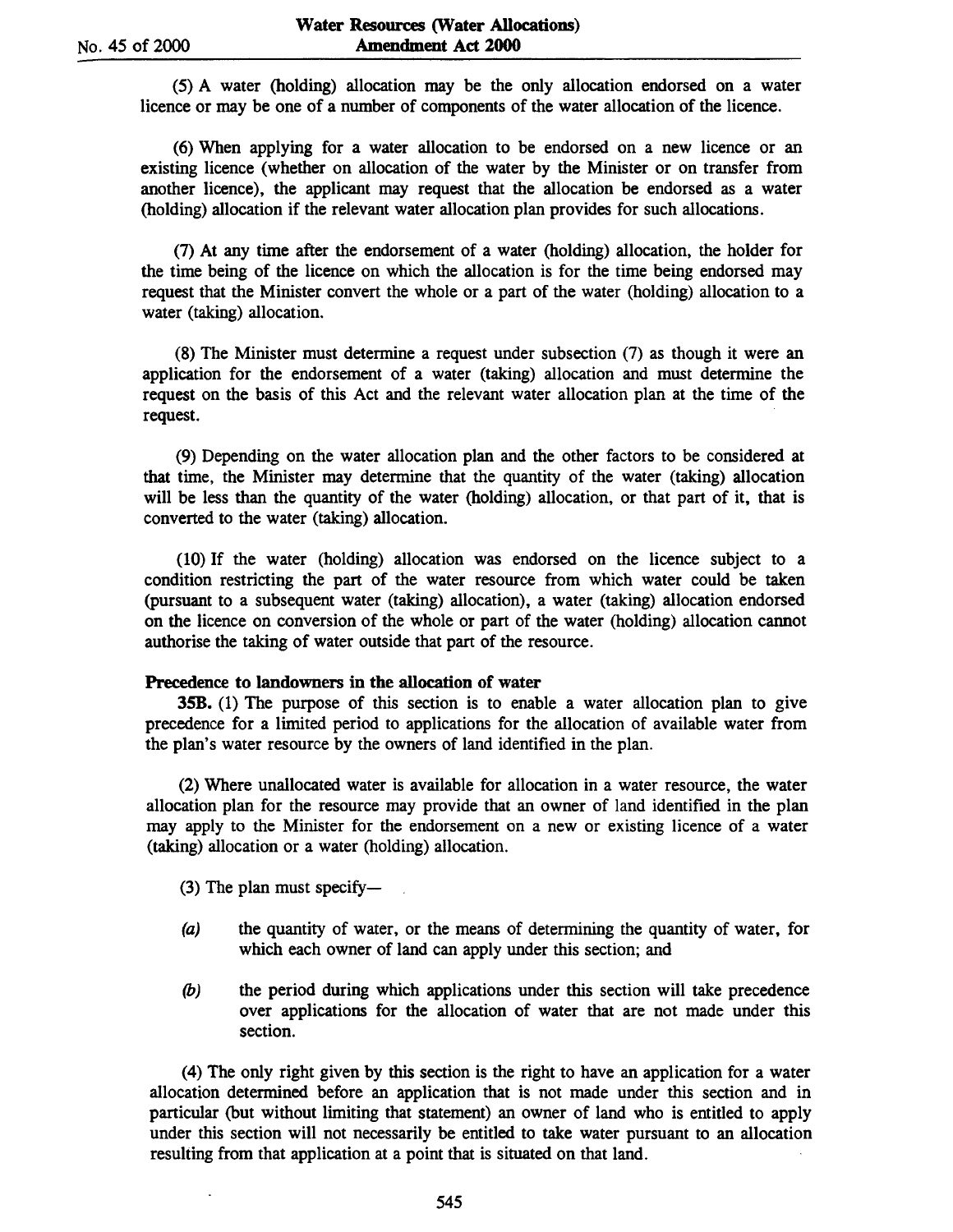(5) This section does not limit the general right that an owner of land identified in the water allocation plan has under this Act to apply for a water (taking) allocation or a water (holding) allocation in respect of the water resource.

# Amendment of s. 36-Allocation on declaration of prescribed water resource

7. Section 36 of the principal Act is amended-

- (a) by striking out "water allocation" from paragraph  $(b)$  of subsection (1) and substituting "water (taking) allocation";
- (b) by striking out "with the relevant water allocation plan and section 34" from subsection (8) and substituting "with this Act and the relevant water allocation plan".

# Amendment of s. 37-Reduction of water allocations

8. Section 37 of the principal Act is amended by striking out "the water allocations of the licences that have been granted to take water from" from subsection (1) and substituting "both the water (taking) allocations and the water (holding) allocations of the licences that have been granted in relation to" .

# Amendment of s. 12O-Interpretation

9. Section 120 of the principal Act is amended by inserting after its present contents (now to be designated as subsection  $(1)$ ) the following subsections:

(2) For the purposes of this Division but not for any other purpose, a water licence that is endorsed with a water (holding) allocation will be taken in respect of that allocation to give the holder of the licence the right to take the quantity of water allocated.

(3) For the purposes of this Division, the Minister may declare on a water licence that is endorsed with a water (holding) allocation-

- (a) the part of the resource from which water may (notionally) be taken pursuant to the allocation; and
- (b) the purpose for which that water will (notionally) be used.

(4) The declaration by the Minister on a water licence of the matters referred to in subsection  $(3)(a)$  or  $(b)$  does not limit the Minister's discretion when determining the conditions of the conversion of the water (holding) allocation endorsed on the licence to a water (taking) allocation under section 35A.

# Amendment of s. 122-DecIaration of levies by the Minister

10. Section 122 of the principal Act is amended by inserting the following subsection after subsection (8):

(8a) Different levies for the right to take water may be declared in respect of the same water resource based on whether the water allocation is a water (taking) allocation or a water (holding) allocation.

# Amendment of s. 138-Imposition of levy by constituent councils

11. Section 138 of the principal Act is amended-

(a) by striking out paragraph  $(b)$  of subsection (5) and substituting the following paragraphs: